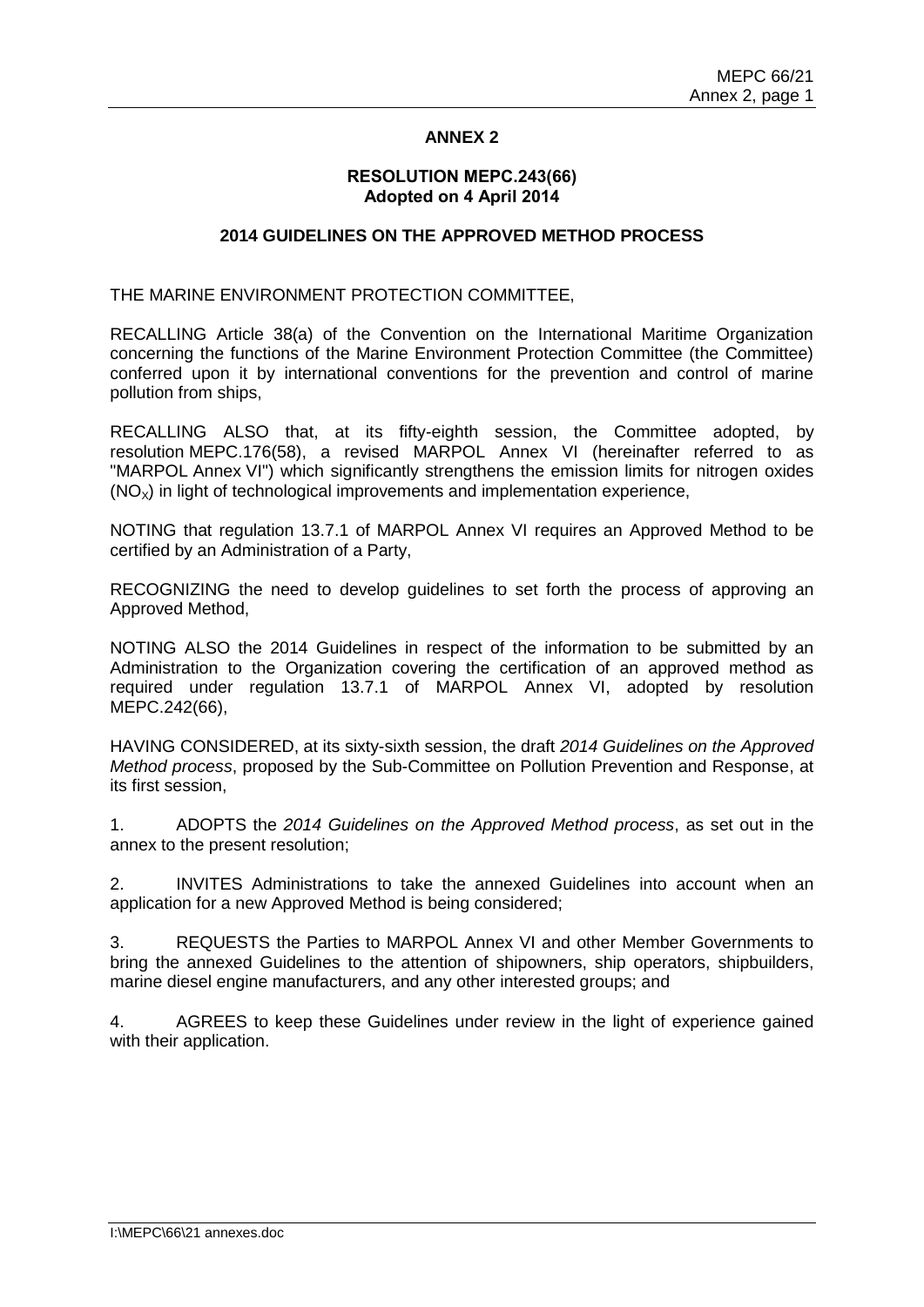## ANNEX

#### **2014 GUIDELINES ON THE APPROVED METHOD PROCESS**

## **1 PURPOSE**

The purpose of these Guidelines is to assist Administrations, port State inspectors, shipowners and others to understand the Approved Method process and responsibilities. For clarity the Approved Method process is illustrated in figure 1. Further details are given in the following paragraphs.

## **2 IDENTIFICATION AS TO THE APPLICABILITY OF AN APPROVED METHOD**

2.1 After notification of the certification of an Approved Method by an IMO circular, shipowners potentially affected by the Approved Method should investigate as to whether that Approved Method is applicable to engines under their control by checking against the criteria for identification of applicable engines included in the circular.

2.2 In those instances where items specified in paragraphs .1 to .3 of the appendix as listed in the notification do not apply, the Approved Method does not apply and no further action is required.

2.3 In those instances where an engine corresponds in full with the items specified in paragraphs .1 to .6 of the appendix as listed in the notification, as confirmed by the ship's Administration, the shipowner should arrange through the contact point given in the IMO circular for the installation of the Approved Method within the given time period as specified in regulation 13.7.2 of MARPOL Annex VI. In making that arrangement, the shipowner should provide such engine specific information as is necessary for the preparation of that engine's Approved Method File.

2.4 In those instances where it is considered that an Approved Method is not applicable since, although conforming with the items specified in paragraphs .1 to .3 of the appendix as listed in the notification, it does not conform to one or more points specified in paragraphs .4 to .6 of the appendix, due to installation or post manufacture modification, the shipowner should contact the relevant contact point as given in the IMO circular. In that communication, information should be given as to why it is considered that one or more of points specified in paragraphs .4 to .6 of the appendix do not apply. The contact point should assess that application for non-applicability of fitting the Approved Method against their knowledge of the Approved Method. The outcome of that review (agreement or disagreement) should be passed to the certifying Administration and ship's Administration for their review and confirmation of that finding.

.1 In the case of agreement as to non-applicability, the certifying Administration should duly document the non-applicability giving the Approved Method approval reference, details of the engine to which the non-applicability applies (make, model, serial number or other verifiable and unique identifiers) and details of the reason(s) for which the engine is found non-applicable together with any other relevant information. Any agreement on non-applicability should have the concurrence of the ship's Administration. The non-applicability documentation should be retained on board as evidence of non-applicability of a particular Approved Method. In this it must be noted that although non-applicability documentation has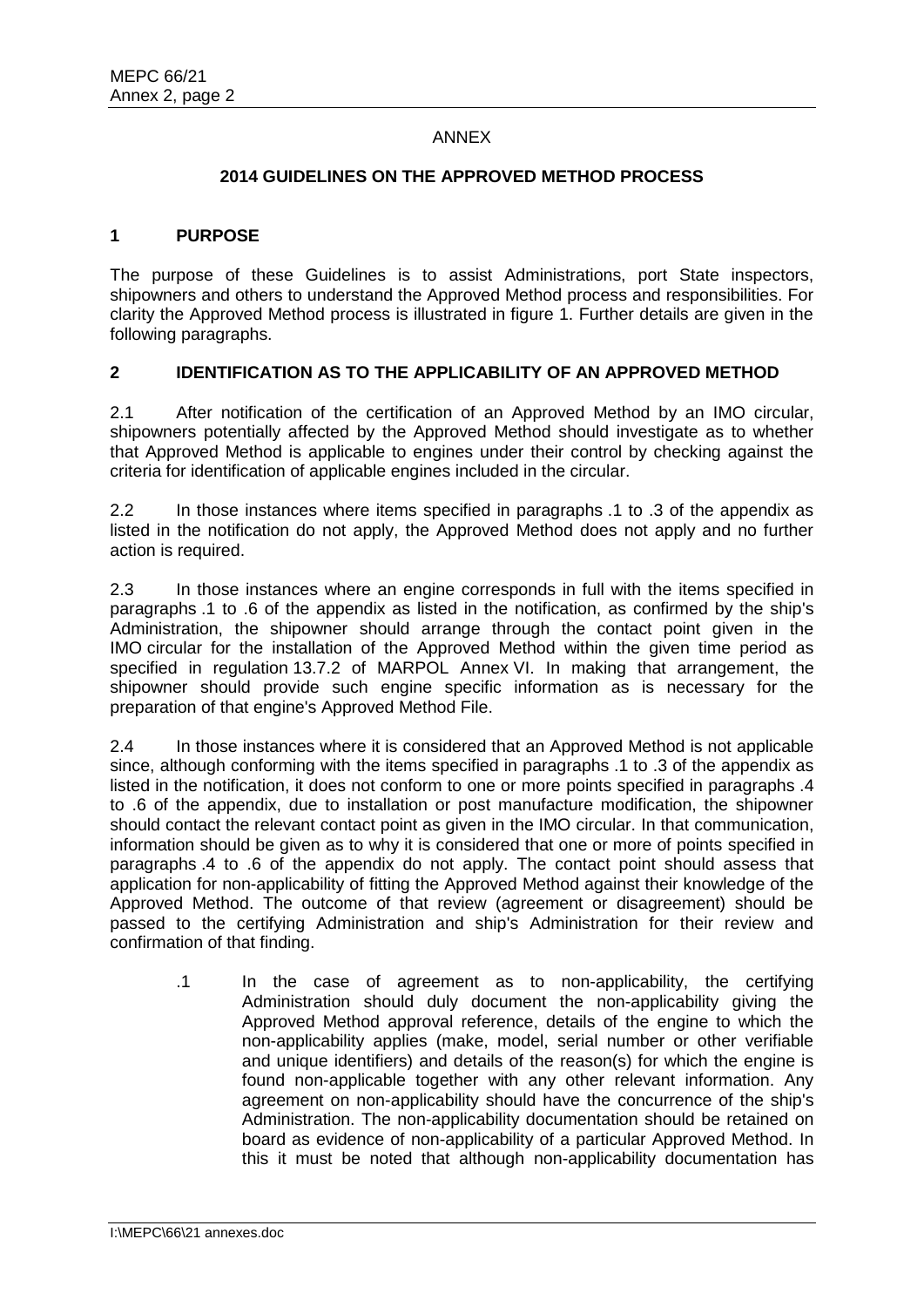been issued against a particular Approved Method, a subsequently certified Approved Method may apply.

.2 In those instances where those Administrations agree with the contact point that the shipowner's reason for claiming non-applicability is not valid, the shipowner will be advised and informed that fitting of the Approved Method is required within the given time period.

## **3 ALTERNATIVE TO THE INSTALLATION OF AN APPROVED METHOD**

For an engine identified in above paragraph 2.3 or 2.4.2 as being applicable to an Approved Method, regulation 13.7.1.2 of MARPOL Annex VI allows that the engine may alternatively be certified to Tier I, II or III.<sup>\*</sup> In such instances the issue of the EIAPP Certificate, approval of the associated Technical File and the initial and subsequent survey procedures should be in accordance with the given  $NO<sub>x</sub>$  Technical Code 2008 procedures for engines installed on ships constructed on or after 1 January 2000. The IAPP Certificate of the ship on which that engine is installed should be duly updated within the time period given by regulation 13.7.2 of MARPOL Annex VI relevant to the Approved Method to which it is an alternative.

\***Note:** Typically it may be expected that this option may be adopted in those cases where a series of ships spanned the introduction date of the  $NO<sub>x</sub>$ certification requirement. In such cases those ships in the series which were constructed on or after 1 January 2000 will have  $NO<sub>x</sub>$  certified engines, however, those ships in the series constructed before that date may have identical engines installed, except that they were not  $NO<sub>x</sub>$ certified. In these instances it may be possible to back-certify those previously uncertified engines on the basis of being additional member engines of the engine groups/families to which the certified engines belong.

## **4 APPROVED METHOD NOT COMMERCIALLY AVAILABLE**

4.1 In case where the Approved Method is not commercially available despite best efforts to obtain it within the time period given by regulation 13.7.2 of MARPOL Annex VI (noting that this does not cover instances when not convenient in relation to the ship's schedule to fit the Approved Method) then application should be made to the ship's Administration, giving details of the efforts made to have installed the Approved Method. The ship's Administration should review that information and, if in agreement that the Approved Method is not at that time commercially available, a statement to that effect should be duly provided to the shipowner. That statement should be retained on board and be available at surveys or inspections as required.

4.2 Thereafter the shipowner should, in accordance with regulation 13.7.2 of MARPOL Annex VI, reassess the commercial availability in a timely manner prior to the next annual survey, and if available, to have the Approved Method installed no later than that annual survey. If the Approved Method is still not available the process in paragraph 4.1 of these guidelines should be repeated. Thereafter, this process should be repeated for each annual survey until the Approved Method is commercially available and hence installed.

# **5 SURVEY CONFIRMING INSTALLATION OF THE APPROVED METHOD**

5.1 Upon completion of the installation of the Approved Method, an initial (onboard confirmation) survey should be undertaken by the ship's Administration in accordance with the onboard verification procedure specified in the Approved Method File.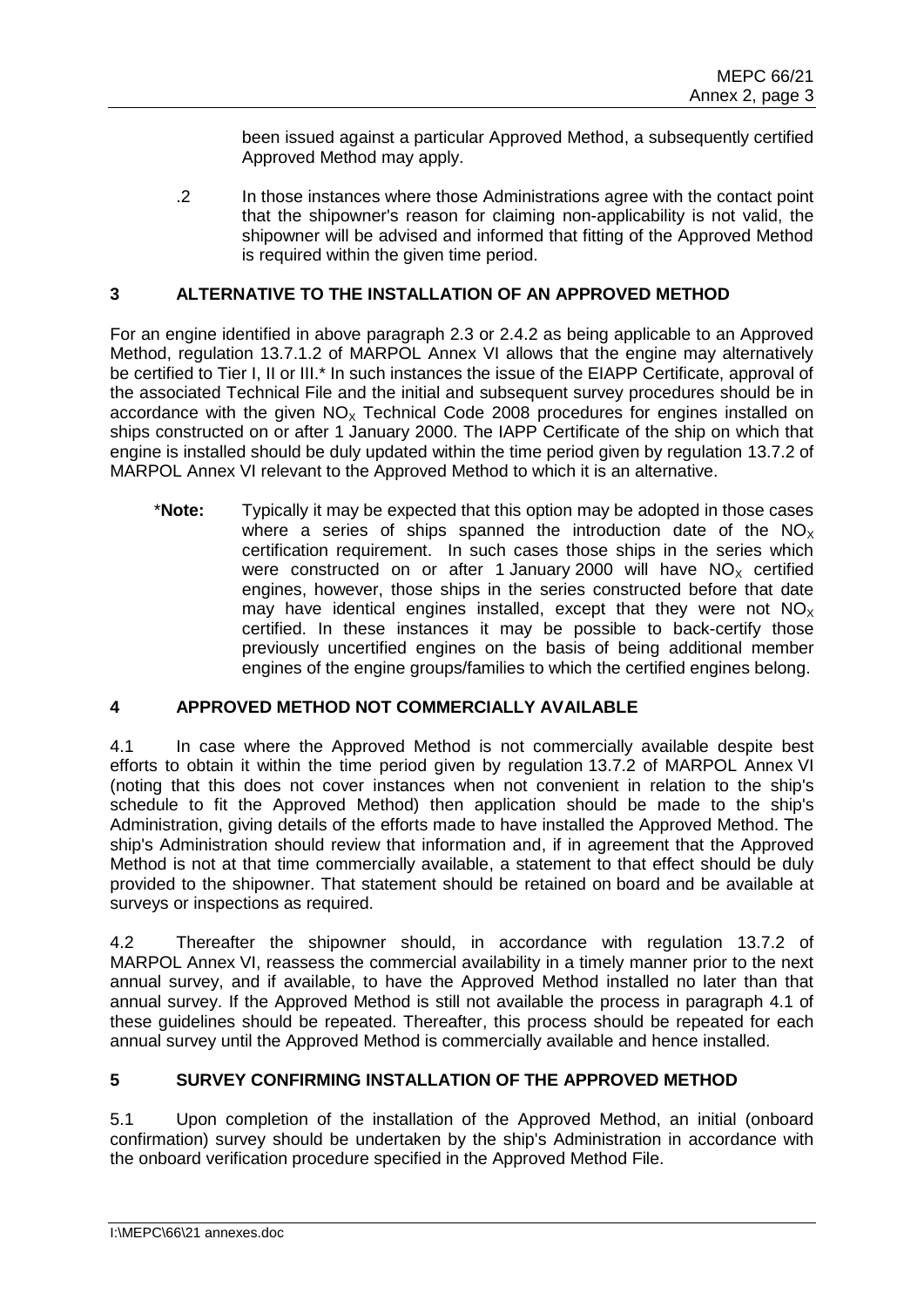5.2 A chronological record should be maintained, covering the installation of the Approved Method and all changes, including like-for-like replacements, of components and adjustments/operating values as covered by the Approved Method. This record should accompany the Approved Method File as evidence of the initial installation.

## **6 SURVEYS CONFIRMING RETENTION OF THE APPROVED METHOD**

6.1 The in-service surveys after the installation of the Approved Method should be carried out in accordance with the onboard verification procedure specified in the Approved Method File. The survey is to be conducted as part of a ship's survey in accordance with regulation 5 of MARPOL Annex VI.

6.2 The Approved Method record should be maintained and be available on board at the relevant surveys.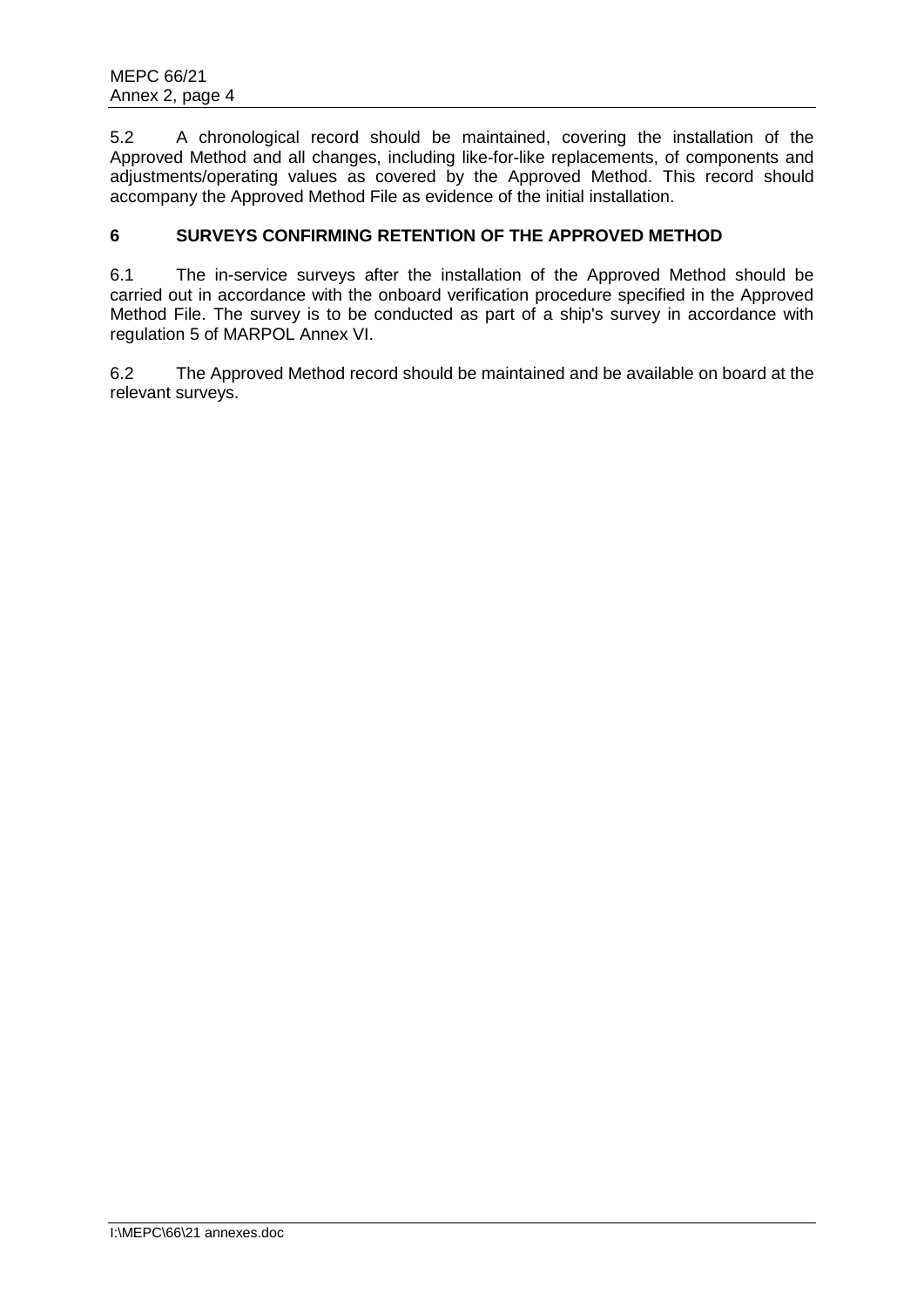# **7 APPROVED METHOD PROCESS FLOWCHART**

Figure 1 illustrates the overall Approved Method process.



**Figure 1 – Approved Method process flowchart**